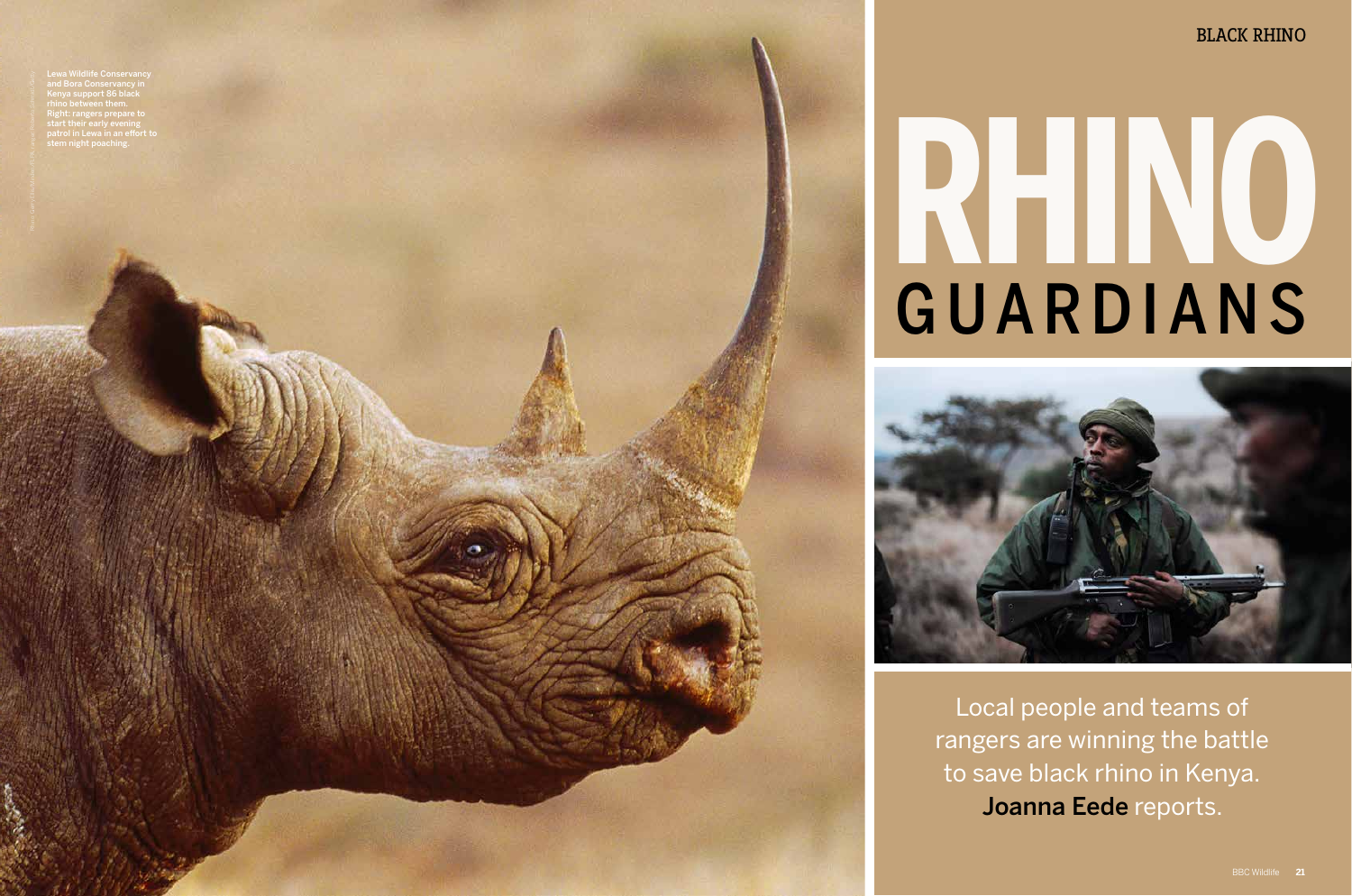## BLACK RHINO

**A**<br>February this y wind is blowing from the east, sending dust devils spinning across northern Kenya's plains as our Samburu warrior guide, Sammy Lemiruni, explains how to track black rhino on foot. We must walk silently in single file and obey his hand signals. We are in Samburu, en route to the 120km 2 Sera Rhino Sanctuary which, in February this year, became the first community-owned sanctuary in East Africa to offer a pioneering rhino-tracking safari to tourists. I am one of the first guests. It is hot – the rains are late and the gneiss rock face of Ololokwe, the monolith sacred to the Samburu tribe, is hazy.

The snaking, ochre road is pot-holed and lined with flat-topped acacia trees, red termite hills and the blackened remains of scrub fires. Samburu herders haul back encircling branches of calendula to release sheep from an overnight corral, and boys with sticks look after goats, yellow water canisters slung across their backs.

A mile behind the electrified fence that protects 11 of the world's Critically Endangered black rhino, we find three rhino scouts standing on a granite boulder, sharply silhouetted against the clear dawn sky. Samson is



wind direction. Black rhino are short-sighted, but their powerful olfactory sense makes up for poor vision, so it is crucial that Loicharu does not detect our scent.

The illegal wildlife trade is a shady and lucrative business. Rhinoceros horn contains keratin, also found in fingernails and horses' hooves, which is ground into a powder and sold for high prices in far east Asia – primarily China and  $\blacktriangleright$ 

A sandgrouse erupts noisily from a whistling thorn tree and Loicharu's feathered ears twitch, rotate and twitch again. And then suddenly he is upright, alert, facing our way, making an explosive 'puffing' sound, his stocky body taut and ready to move. "I think he picked up a scent," whispers Sammy. "He can't see us from that distance, so is puffing to establish if we are rhino."

### **RHINO STORIES**

When we don't return the puff, the rhino turns and thunders deep into the bush, the sound of splintering acacia thickets lingering long after he disappears from sight. Sammy is moved by our encounter. "This was the land of the black rhino, all the way from here to Ololokwe," he says. "All the stories from my father and my grandfather told of rhino everywhere."

Samburu's wild landscape was home to black rhino for thousands of years, until the last one was poached in 1990. The species was once widespread across Africa, but a booming illegal wildlife trade and lack of secure habitat ensured that between 1960 and 1995 there was a 98 per cent collapse in numbers; now there are approximately 5,500 wild individuals left. Kenya is one of the black rhino's last strongholds, with about 696 animals, representing around four-fifths of the eastern black rhino subspecies.

There are now 86 black rhino living on the 93,000 acres (145 sq miles) of the Lewa–Borana landscape; a rhino hasn't been lost to poaching since 2013. But there is little room for complacency. In April 2017, South Africa's highest court legalised the domestic trade of rhino horn. Founder of Lewa Wildlife Conservancy Ian Craig believes that the knock-on efect of this decision will have a deleterious and lasting impact on rhino conservation across Africa. "Demand for and myths surrounding rhino horn will now be fuelled and prices will rise," he tells me. "Freeranging rhino will require an everincreasing level of security to keep them alive, and costs will spiral."





### **APRIL 2017 THE HEAVY IMPACT OF A DECISION**

holding a telemetry transmitter high above his head, searching for GPS signals emitted by microchips implanted in rhino horns. When the receiver bleeps it tells him 'No 7', a male called Loicharu, is nearby.

We creep through arid, thorny bushland, pushing aside prickly commiphora bushes and avoiding lumps of white quartz and the sandy soil that crunches noisily underfoot. When we are 30m away from a species that has lived on Earth for 50 million years, we stop and watch.

Loicharu is sleeping. We are close enough to study his thick folds of dark grey skin and powerful prehensile upper lip. I wait behind a sandpaper tree with a scout while Sammy inches cautiously forward; he stops when Loicharu stirs, and occasionally shakes his ash bag to check on

Rhino: Pal Hermansen/naturepl.com; rangers (x2): Joanna Eede;

orphan: Suzi Eszterhas/Minden/FLPA

# SUDDENLY HE IS UPRIGHT, ALERT, FACING OUR WAY, MAKING AN EXPLOSIVE 'PUFFING' SOUND.

top left: redtravel on the

Clockwise from billed oxpeckers backs of rhino; rangers scan for rhino in Borana Conservancy; a young orphan raised by humans is introduced to the wild; Samson holds a receiver to search for a rhino's signal in Sera Rhino Sanctuary.

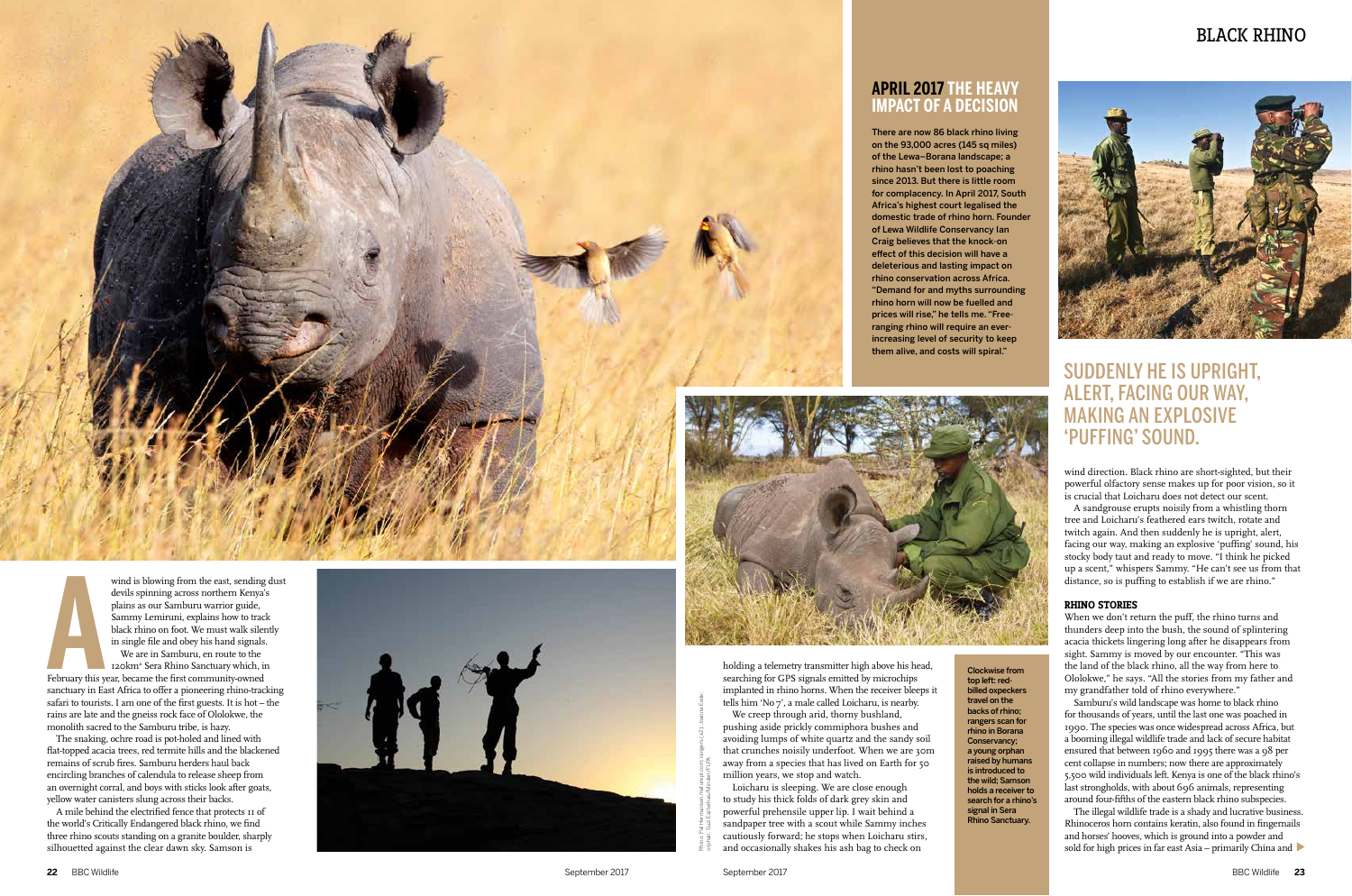Above: rangers risk their lives protecting Lewa's black rhinos. Top right: a black rhino mother and calf. The conservancy's rhino are breeding successfully.

Kenya Wildlife Service (KWS) and Lewa, with funding from organisations including Tusk Trust, to move rhino into the pastoralist-owned Sera Conservancy. The project demonstrated that community conservation can also bring about peace between tribes.

### **HARMONIOUS EXISTENCE**

"These rhinos are the peacemakers," says Pauline Longojine, chair of Sera Community Conservancy. "They bring our neighbouring communities together." And as every tourist who tracks rhino pays a conservation fee of \$175, substantial revenues return to the community. Saruni Rhino, the lodge in Sera Conservancy that offers rhino tracking to tourists, recently provided the people of Sera with their first dividend in dollars.

"Wildlife is crucial to the rest of life," says Will Craig, owner of Lewa Wilderness lodge. "Conservation projects such as Sera require wildlife tourism to provide employment, and the conservation of fast dwindling natural habitat." Ian Craig agrees. "Sera Sanctuary is the first peg in the ground to show that livestock and wildlife can coexist," he says. "Kenya will be a richer place for the success of this."

While the success of the sanctuaries has led to an increase in the rhino population, the threat to black rhino is still huge. "I can't tell you how massive it is," says Ian Craig. The 24/7 task of keeping black rhino alive is a complex and expensive one. Rhino protection requires a fleet of Piper Super Cub light aircraft, helicopters, a core team of armed anti-poaching rangers and unarmed scouts.

"We all work as one big team," Edward Ndiritu, head of the Lewa–Borana Anti-Poaching Unit, tells me when I visit Lewa HQ. Edward sees the people who live around Lewa's borders as intrinsic to the conservancy's work, and a primary source of security intelligence. "Our community is our first line of defence," he says. "Most of our 'intel' comes via our networks on the ground. If our neighbours aren't safe, we aren't safe." Rianto Lokoran, a commander in the

Vietnam – as a panacea for medical conditions. Poachers have links to international arms, drugs and organised crime syndicates. They hack off rhino horns with axes and leave the animals to bleed painfully to death.

"The world needs to de-mystify the belief that rhino horn is a cure-all," says Ian Craig, founder of Lewa Wildlife Conservancy. "Consumers need to be aware that they are culpable victims of a complex commercial lie, fuelled by human greed, and driven by a small number of unscrupulous individuals."

But poaching is a hard nut to crack. "There is no magic bullet," says Cathy Dean, director of Save the Rhino International. "But well-trained rangers, better law enforcement, education and targeted marketing to reduce consumer demand all play a role." Vital, too, is the evolving 'community conservation' movement that is cleverly integrating the survival of black rhino with tourism and the enhancement of local lives.

### **BEHIND BARRIERS**

The genesis of northern Kenya's community conservation movement lies in Lewa Wildlife Conservancy. Lewa was established as a black rhino sanctuary in 1983. "I watched black rhino being annihilated during the 1970s and '80s," says Ian. "We learned that putting rhinos behind fences is the only way to keep them alive. There is too much greed in the world to keep them safe otherwise."

Lewa's rate of rhino reproduction was so successful – by 2013 the number of rhino had exceeded the conservancy's ecological carrying capacity – that it has been able to restock other depleted areas. Eleven rhino were moved from Lewa to its western neighbour, Borana Conservancy, in 2013. A year later the fence separating the two conservancies was removed, creating a robust 93,000-acre ecosystem that is now home to 13 per cent of Kenya's black rhino. In 2015 it moved 20 black rhino to Sera Conservancy. "As

# RHINO PROTECTION REQUIRES A FLEET OF AIRCRAFT, HELICOPTERS, ARMEDANTI-POACHING RANGERS AND UNARMED SCOUTS.

such, Lewa's legacy stretches way beyond its own borders," says Charlie Mayhew, CEO of Tusk Trust.

Ian Craig's vision is based on community-centric conservation: the principle that tourism, wildlife and community are fundamentally interconnected. "Lewa supports peoples' livelihoods through initiatives in healthcare, water, micro-credit and education," says Wanjiku Kinuthia, Lewa's communications' officer. Lewa's security team is on hand to tackle local security issues.

If the families that live near Lewa's boundaries are increasingly aware that their livelihoods are intertwined with those of iconic African species, the reverse is also true: neighbours help Lewa– Borana with the daily challenges of keeping tabs on wild animals. "The operations room often receives calls informing that an elephant has trampled on crops," says Wanjiku. This philosophy gave rise to the Northern Rangelands Trust (NRT), which now works to transform people's lives, build peace and conserve natural resources in 33 communities.

NRT's mission is no small task in a region of Kenya that was once a lawless no-go zone, scarred by cattle rustling and conflict between the different peoples that call the landscape home. But the model is working. In 2015, NRT partnered with the



Every anti-poaching ranger endures months of SAS-style training in patrol and night tactics, navigation skills, first-aid, aviation and evacuation training. Some rangers are taught to handle bloodhounds and Belgian Malinois attack dogs, while all have Kenya Police Reservist status, which awards them the powers to arrest and prosecute. It also gives them the right to bear arms: they carry Heckler & Koch

guns, together with bottles of water, a spare radio battery, tourniquet. chemical light stick, fruit and biscuits and – because 100 per cent of black rhino are killed after dark – night-vision goggles. "Rangers aren't allowed to use deodorant or soap," says Rianto Lokoran. "Poachers would smell them a mile of."

# **FIGHTING BACK: TRAINING RHINO RANGERS**

# BLACK RHINO